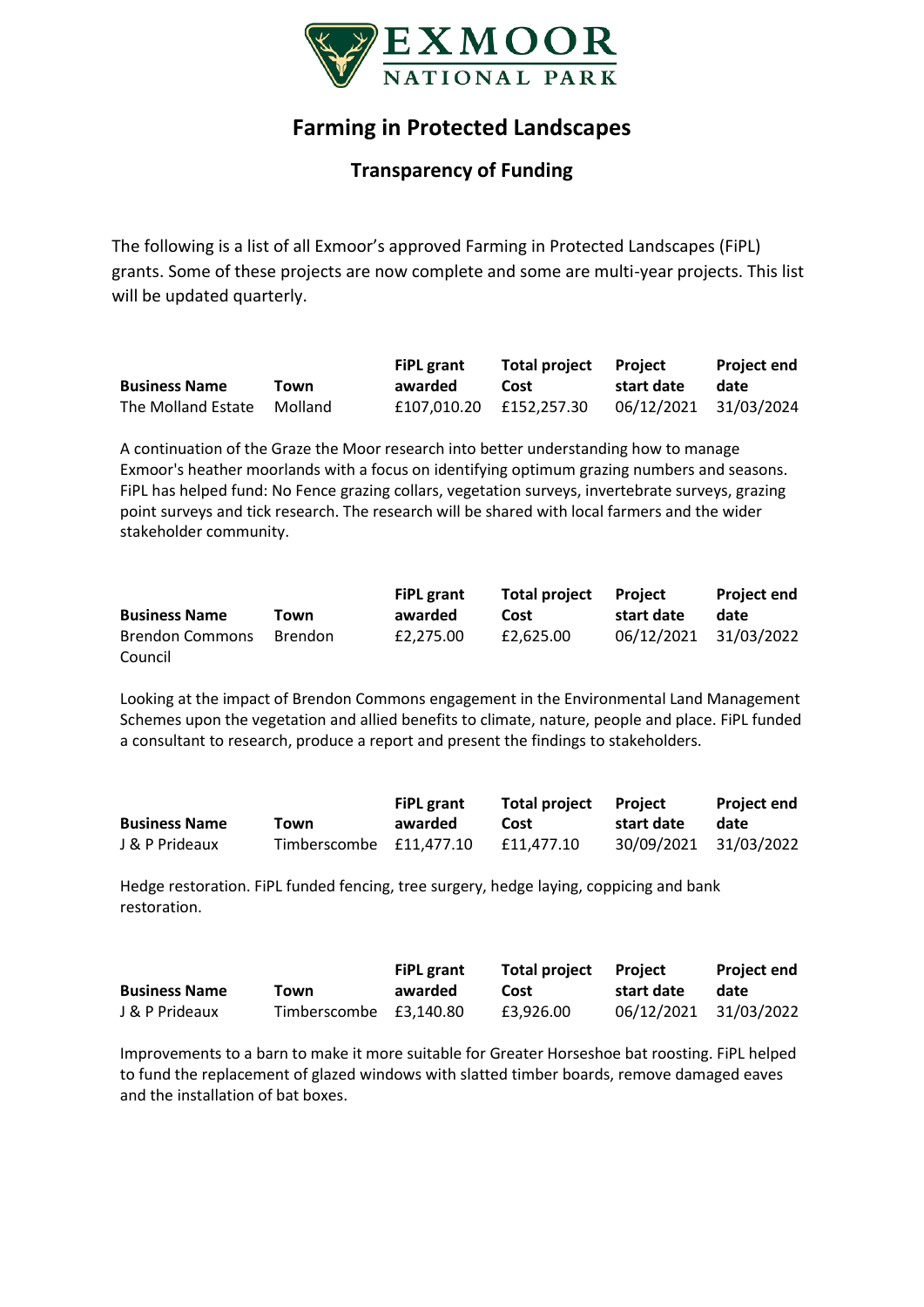|                      |        | <b>FiPL</b> grant | Total project | Proiect    | <b>Project end</b>    |
|----------------------|--------|-------------------|---------------|------------|-----------------------|
| <b>Business Name</b> | Town   | awarded           | Cost          | start date | date                  |
| Westermill           | Exford | £11.694.20        | £11.694.20    |            | 30/09/2021 31/03/2023 |
| Company              |        |                   |               |            |                       |

Hedge boundary rejuvenation. FiPL funded fencing, hedge laying, casting up and hedge planting.

|                        |                  | <b>FiPL</b> grant | <b>Total project</b> | Proiect    | <b>Project end</b>    |
|------------------------|------------------|-------------------|----------------------|------------|-----------------------|
| <b>Business Name</b>   | Town             | awarded           | Cost                 | start date | date                  |
| <b>Exmoor National</b> |                  | £17.854.85        | £20.846.25           |            | 04/03/2022 31/03/2022 |
| Park Authority         | <b>Dulverton</b> |                   |                      |            |                       |

Restricting grazing of cattle and ponies and restoring the ancient beech hedge bank. FiPL helped to fund bank restoration, fencing, gates, woody debris dams and an ecological survey.

|                      |        | <b>FiPL</b> grant | Total project Project |                       | <b>Project end</b> |
|----------------------|--------|-------------------|-----------------------|-----------------------|--------------------|
| <b>Business Name</b> | Town   | awarded           | Cost                  | start date            | date               |
| Horner Farm          | Horner | £33.109.47        | £33.109.47            | 02/02/2022 31/03/2024 |                    |

Creating and showcasing an agro-ecological approach to farming and decarbonising the farming system to build a future for farming which works with nature and also produces nutrient dense food. FiPL helped to fund species rich meadow restoration, tree planting, hedgerow planting, soil and nutrient testing, vegetation surveys and educational access visits.

| <b>Business Name</b> |         | <b>FiPL</b> grant | Total project Project |                                    | <b>Project end</b> |
|----------------------|---------|-------------------|-----------------------|------------------------------------|--------------------|
|                      | Town    | awarded           | Cost                  | start date                         | date               |
| Cranscombe Cleave    | Brendon | £13.074.00        |                       | £14,074.00  10/11/2021  31/03/2022 |                    |

Assisting the farm to practice ecological agriculture. FiPL helped fund solar powered electric fencing, tree planting, wildflower seeds and gates.

|         | <b>FiPL</b> grant | <b>Total project</b> | <b>Project</b> | <b>Project end</b> |
|---------|-------------------|----------------------|----------------|--------------------|
| Town    | awarded           | Cost                 | start date     | date               |
| Wheddon | £1.950.00         | £1.950.00            | 06/12/2021     | 31/03/2022         |
|         | Cross             |                      |                |                    |

Improving quality of watercourse by keeping stock out. FiPL funded a cattle drinking site, fencing and a gate.

|                      |         | <b>FiPL</b> grant | <b>Total project</b> | Proiect    | <b>Project end</b> |
|----------------------|---------|-------------------|----------------------|------------|--------------------|
| <b>Business Name</b> | Town    | awarded           | Cost                 | start date | date               |
| JC & AE Western      | Wheddon | £2.683.00         | £2.683.00            | 06/12/2021 | 31/03/2022         |
|                      | Cross   |                   |                      |            |                    |

Allowing effective management of grazing in the area to benefit the environment. FiPL funded scrub clearance, fencing and gates.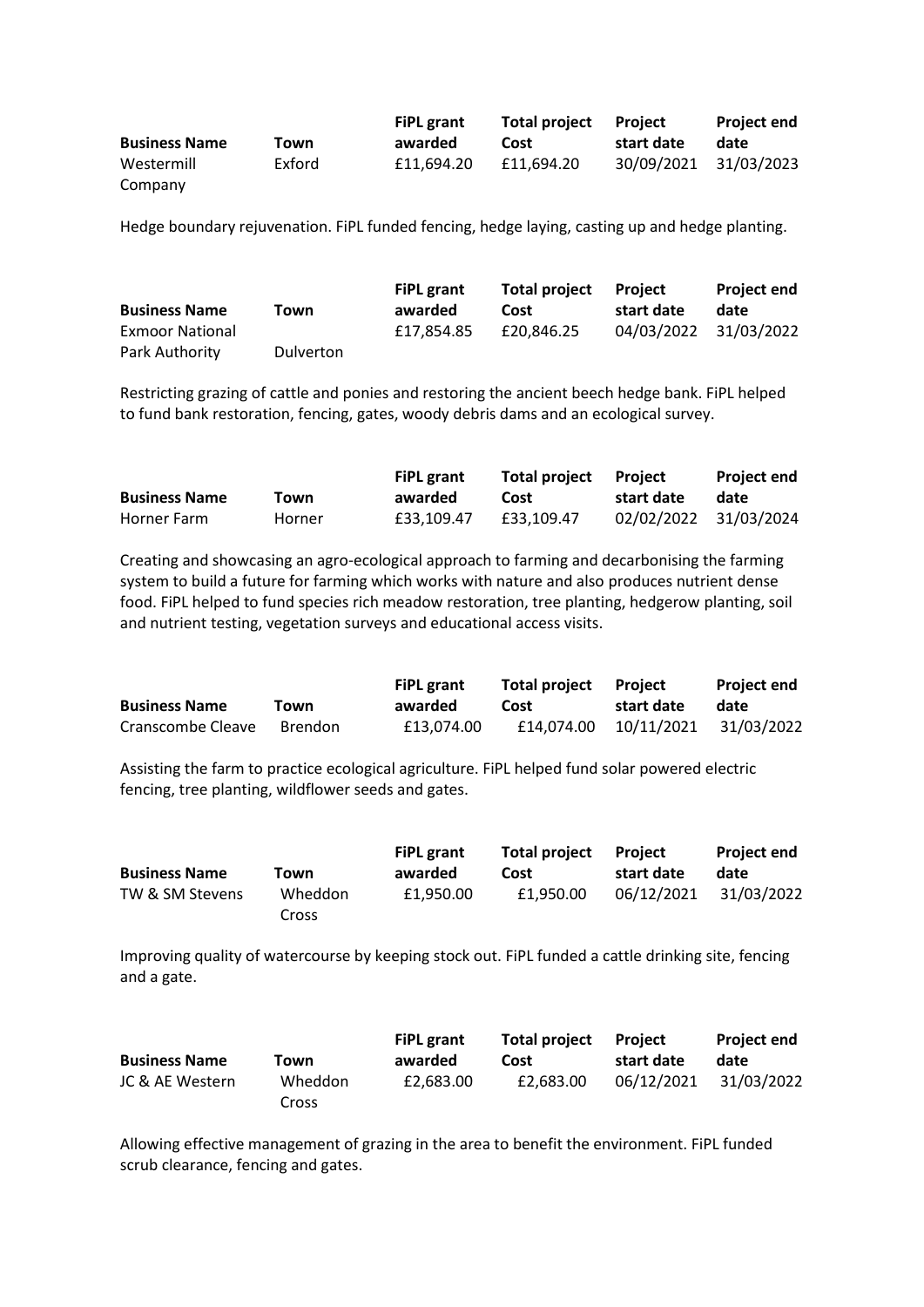|                      |        | <b>FiPL</b> grant | <b>Total project</b> Project |            | <b>Project end</b>    |
|----------------------|--------|-------------------|------------------------------|------------|-----------------------|
| <b>Business Name</b> | Town   | awarded           | Cost                         | start date | date                  |
| Mrs A Poad           | Exford | £9.585.00         | £9.585.00                    |            | 06/12/2021 31/03/2022 |

Restoration and securing of boundary hedge. FiPL funded earth bank restoration, hedge laying and fencing.

| <b>Business Name</b> | Town     | <b>FiPL</b> grant<br>awarded | <b>Total project</b><br>Cost | Project<br>start date | <b>Project end</b><br>date |
|----------------------|----------|------------------------------|------------------------------|-----------------------|----------------------------|
| Messrs H. J.         |          |                              |                              |                       |                            |
| Delbridge            | Twitchen | £2.300.00                    | £2,875.00                    | 18/01/2022            | 31/03/2022                 |

Installation of three electric vehicle charging points for use by visitors. FiPL helped to fund the charging points and installation.

|                      |            | <b>FiPL</b> grant | Total project Project |            | <b>Project end</b> |
|----------------------|------------|-------------------|-----------------------|------------|--------------------|
| <b>Business Name</b> | Town       | awarded           | Cost                  | start date | date               |
| Wayland Oaks         | Carhampton | £8.824.00         | £8.824.00             | 10/11/2021 | 31/03/2022         |

Habitat improvement for greater biodiversity. FiPL funded hedge laying, casting up, fencing, dead ash tree removal and wildlife boxes.

|                      |        | <b>FiPL</b> grant | <b>Total project</b> | <b>Project</b>                   | <b>Project end</b> |
|----------------------|--------|-------------------|----------------------|----------------------------------|--------------------|
| <b>Business Name</b> | Town   | awarded           | Cost                 | start date                       | date               |
| Higher Melcombe      | Exford | £22,772.80        |                      | £22,772.80 17/02/2022 31/03/2023 |                    |
| Farm                 |        |                   |                      |                                  |                    |

Hedgerow creation and habitat improvement. FiPL funded earth bank creation, fencing, hedge planting, gates and the removal of old fencing.

|                                 |      | <b>FiPL</b> grant | Total project Project |                       | <b>Project end</b> |
|---------------------------------|------|-------------------|-----------------------|-----------------------|--------------------|
| <b>Business Name</b>            | Town | awarded           | Cost                  | start date            | date               |
| Messrs Ben Halliday Countisbury |      | £7.520.80         | £7.520.80             | 05/11/2021 31/03/2022 |                    |

Hedgebank restoration. FiPL funded earth bank restoration and fencing.

|                                 |      | <b>FiPL</b> grant | Total project Project |            | <b>Project end</b>    |
|---------------------------------|------|-------------------|-----------------------|------------|-----------------------|
| <b>Business Name</b>            | Town | awarded           | Cost                  | start date | date                  |
| Wingate Partnership Countisbury |      | £3.916.00         | £3.916.00             |            | 06/12/2021 31/03/2022 |

Stock proofing the farm boundary to allow rotational grazing.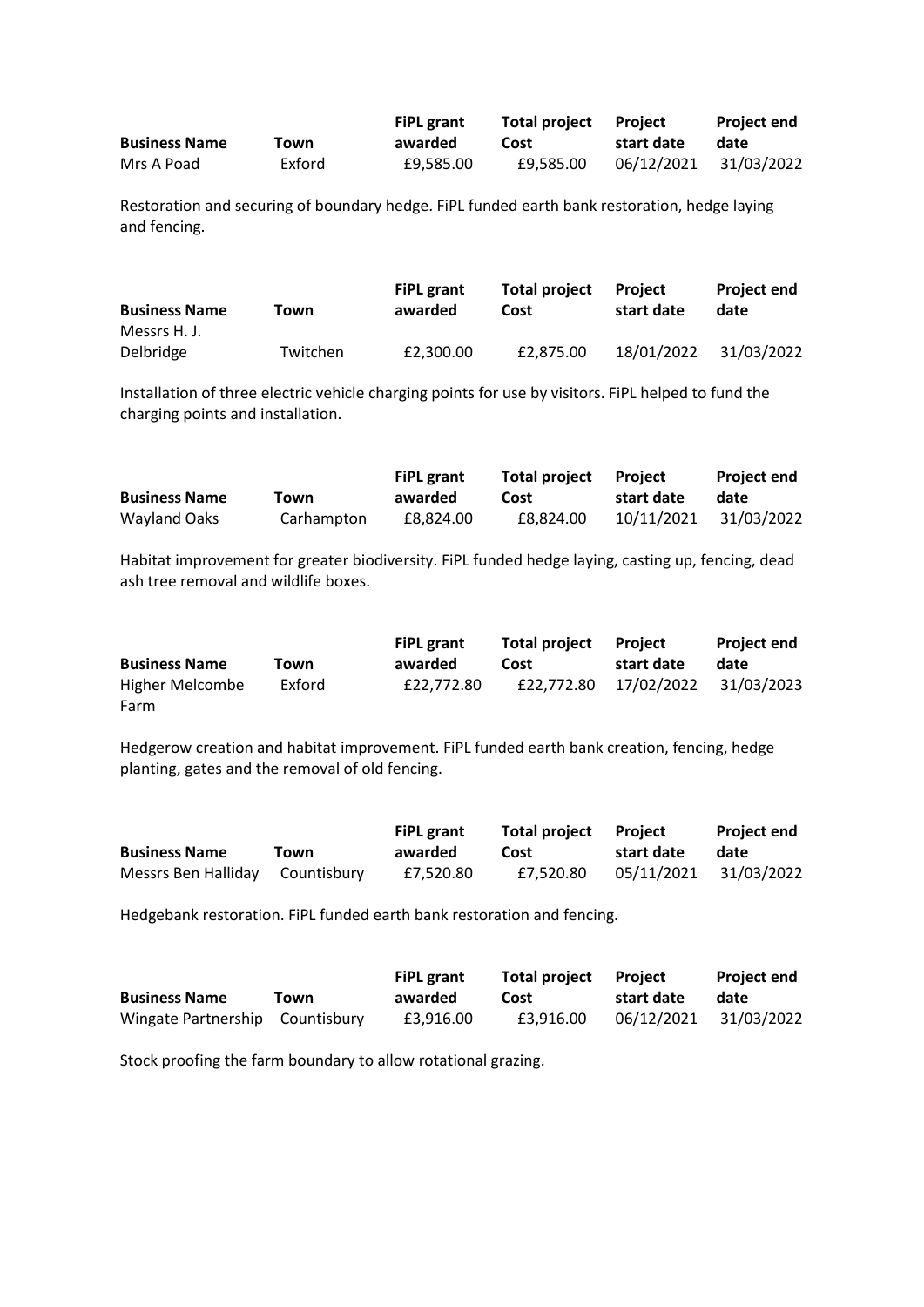|                      |           | <b>FiPL grant</b> | <b>Total project</b> Project |                                  | <b>Project end</b> |
|----------------------|-----------|-------------------|------------------------------|----------------------------------|--------------------|
| <b>Business Name</b> | Town      | awarded           | Cost                         | start date                       | date               |
| With the Wild CIC    | Roadwater | £19.947.56        |                              | £19,947.56 29/11/2021 31/03/2024 |                    |

Establishment of an agroforestry system to create habitats for nature and food production and providing educational opportunities. FiPL funded a rainwater tank, fencing, gates, tree planting and educational access visits.

|                      |      | <b>FiPL</b> grant | <b>Total project</b> Project |            | <b>Project end</b>    |
|----------------------|------|-------------------|------------------------------|------------|-----------------------|
| <b>Business Name</b> | Town | awarded           | Cost                         | start date | date                  |
| W J Burge & Son      | Oare | £8.753.55         | £8.753.55                    |            | 06/12/2021 31/03/2022 |

Fence off a bridleway and planting a hedge to protect the general public and livestock. FiPL funded fencing, gates and hedge planting.

|                             |      | <b>FiPL grant</b> | <b>Total project</b> Project |            | <b>Project end</b>    |
|-----------------------------|------|-------------------|------------------------------|------------|-----------------------|
| <b>Business Name</b>        | Town | awarded           | Cost                         | start date | date                  |
| Rupert Harrison-Hall Exford |      | £2.910.00         | £2.910.00                    |            | 06/12/2021 31/03/2022 |

Reinstate hedge bank and replant hedge. FiPL funded bank restoration, hedgerow gapping up, fencing and a gate.

|                              |      | <b>FiPL</b> grant | <b>Total project Project</b> |            | <b>Project end</b>    |
|------------------------------|------|-------------------|------------------------------|------------|-----------------------|
| <b>Business Name</b>         | Town | awarded           | Cost                         | start date | date                  |
| West Lynch Cottage Allerford |      | £2.645.50         | £2.645.50                    |            | 06/12/2021 31/03/2022 |

Hedgerow laying and stock proofing West Lynch Orchard and planting local apple trees. FiPL funded hedge laying, tree planting and stone wall restoration.

|                      |        | <b>FiPL</b> grant | <b>Total project</b> | Proiect    | <b>Project end</b>    |
|----------------------|--------|-------------------|----------------------|------------|-----------------------|
| <b>Business Name</b> | Town   | awarded           | Cost                 | start date | date                  |
| Chibbet Farm         | Exford | £4.061.90         | £4.061.90            |            | 06/12/2021 31/03/2022 |

Hedgerow management. FiPL funded hedge laying, fencing and a gate.

|                      |           | Total project Project<br><b>FiPL grant</b> |           | <b>Project end</b>    |      |
|----------------------|-----------|--------------------------------------------|-----------|-----------------------|------|
| <b>Business Name</b> | Town      | awarded                                    | Cost      | start date            | date |
| Scrubbits            | Roadwater | £1.982.80                                  | £1.499.80 | 21/12/2021 31/03/2022 |      |

Hedge restoration. FiPL funded hedgerow tree planting, hedgerow laying and fencing.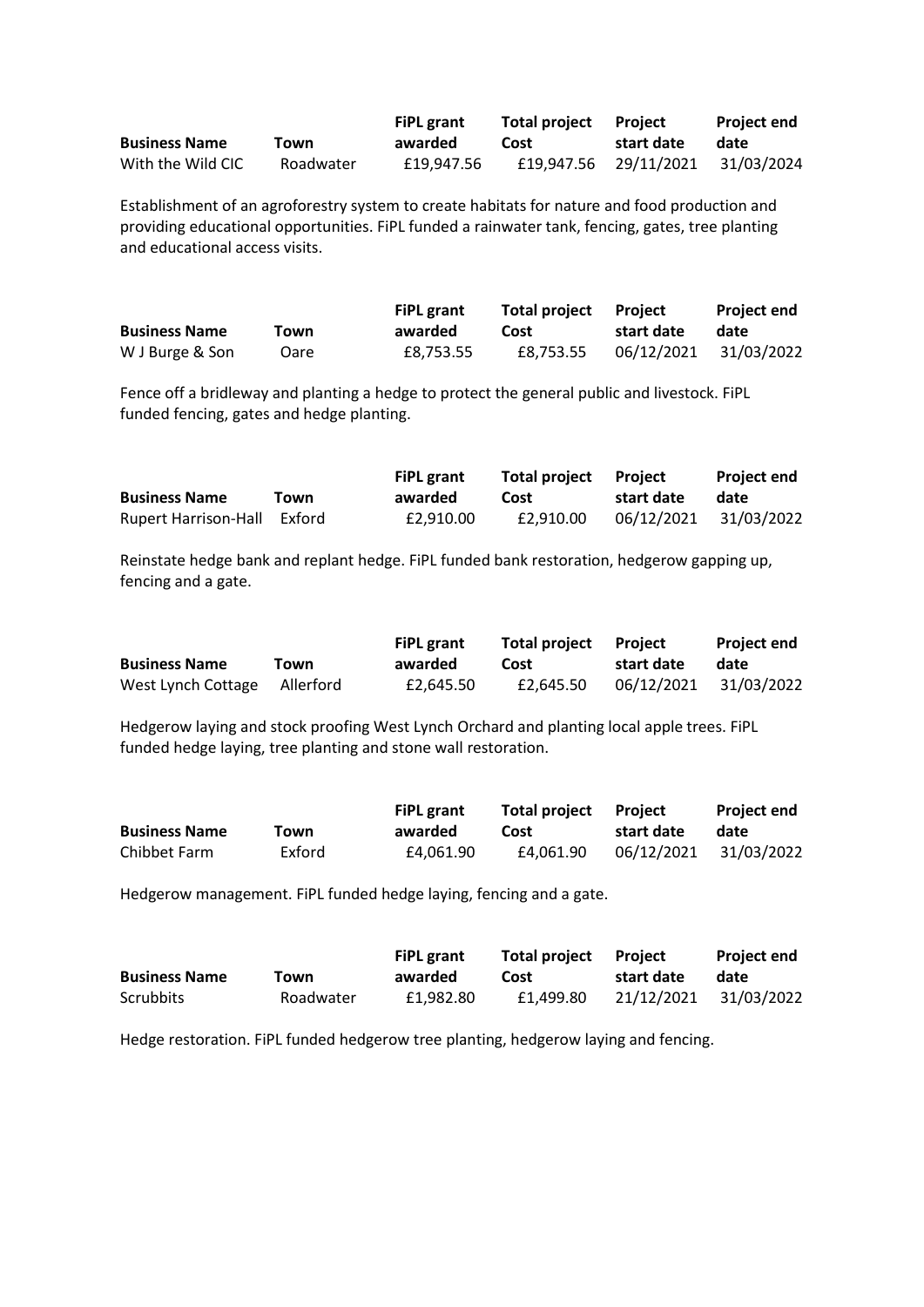|                      |          | <b>FiPL</b> grant | <b>Total project</b> Project |            | <b>Project end</b>    |
|----------------------|----------|-------------------|------------------------------|------------|-----------------------|
| <b>Business Name</b> | Town     | awarded           | Cost                         | start date | date                  |
| Luttrell Meadow      | Winsford | £4.233.85         | £4.233.85                    |            | 18/01/2022 31/03/2022 |

Conversion of pasture into a wildflower meadow and introduction of fruit and nut trees. FiPL funded tree planting, trough installation, hedgerow laying, earth bank restoration and educational access visits.

|                      |           | <b>FiPL</b> grant | <b>Total project</b> | <b>Project</b> | <b>Project end</b> |
|----------------------|-----------|-------------------|----------------------|----------------|--------------------|
| <b>Business Name</b> | Town      | awarded           | Cost                 | start date     | date               |
| Higher Blacklands    | Withypool | £4.910.00         | £4.910.00            | 18/01/2022     | 31/03/2022         |
| Farm                 |           |                   |                      |                |                    |

Water infrastructure revival to enable targeted grazing by sheep and cattle to meet the grazing requirements of species rich grasslands. FiPL funded livestock troughs and upgrading the water pump and a junction box.

|                        |                  | <b>FiPL</b> grant | Total project | <b>Project</b> | <b>Project end</b> |
|------------------------|------------------|-------------------|---------------|----------------|--------------------|
| <b>Business Name</b>   | Town             | awarded           | Cost          | start date     | date               |
| <b>Exmoor National</b> | <b>Dulverton</b> | £5.850.00         | £5.850.00     | 03/02/2022     | 31/03/2023         |
| Park Authority         |                  |                   |               |                |                    |

Bye common fence removal to restore open landscape character. FiPL funded the removal of fencing and gates.

|                      |         | <b>FiPL</b> grant | <b>Total project</b> | Project    | <b>Project end</b> |
|----------------------|---------|-------------------|----------------------|------------|--------------------|
| <b>Business Name</b> | Town    | awarded           | Cost                 | start date | date               |
| FE Rawle & Son       | Wheddon | £1,000.00         | £1.992.00            | 01/02/2022 | 31/03/2022         |
|                      | Cross   |                   |                      |            |                    |

Installation of an electric pump to supply water troughs to protect water quality and improve watercourse habitat. FiPL helped to fund the pump and its installation cost.

|                          |            | <b>FiPL</b> grant | <b>Total project</b> | Proiect    | <b>Project end</b> |
|--------------------------|------------|-------------------|----------------------|------------|--------------------|
| <b>Business Name</b>     | Town       | awarded           | Cost                 | start date | date               |
| Three Atop               | Luxborough | £4.288.00         | £10.720.00           | 09/02/2022 | 31/03/2022         |
| <b>Woodland Services</b> |            |                   |                      |            |                    |

Increase timber processing at Simonsbath Sawmill to help improve woodland management on Exmoor, facilitate further carbon capture, engage educational audiences and help make local woodland management more profitable. FiPL helped to fund a new bandsaw.